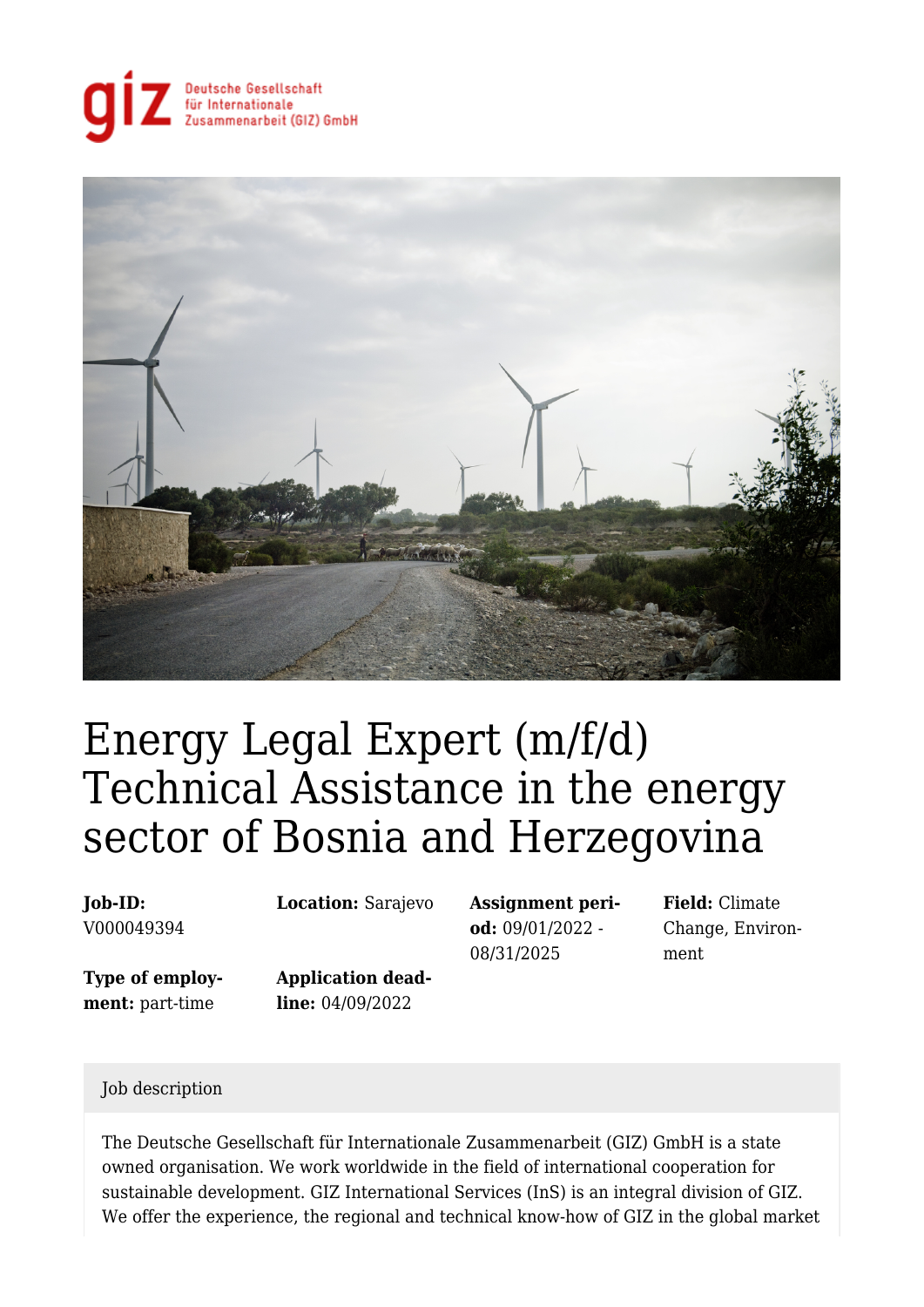and provide international clients with expertise in terms of economic and result-oriented services.

GIZ International Services is shortlisted for the EU-funded tender: "IPA 2019 Action **"EU4Energy" Component 1 - Technical Assistance in the energy sector of Bosnia and Herzegovina.**

The overall objective of the project, of which this contract will be a part, is to ensure access to reliable, affordable, sustainable and modern energy for all citizens in Bosnia and Herzegovina.

The purpose of this contract is to contribute to the fulfillment of the obligation of Bosnia and Herzegovina under the Energy Community Treaty, Paris Agreement and other international obligations.

#### Your tasks

The Energy Legal Expert will be responsible to support the design and adoption of regulations and policies that create the preconditions for a functional domestic energy market in line with the EnC Treaty. S/he will lead legal and regulatory assistance, cooperate with stakeholders, and coordinate technical resources to draft or update energy legislation, regulations, and rules. S/he will provide expertise on all areas of regulation, regulatory reporting, competition, and energy market operation. S/he will provide on-the-job training to stakeholders as well as coordinate with and supervise all relevant deliverables in cooperation with assigned experts and advisors, ensuring adherence to the work plan and the quality of deliverables. S/he will facilitate relevant working groups/coordinating bodies to promote collaboration and work with project staff and subcontractors to integrate environmental requirements into tasks.

## Your profile

Qualifications and skills

Master degree in Law.

General professional experience

- Preferably 10 (ten) years but minimum 7 (seven) years of professional experience in drafting legislation for the transposition of the EU acquis;
- Previous working experience with various levels of government in the Western Balkans countries will be considered as an asset.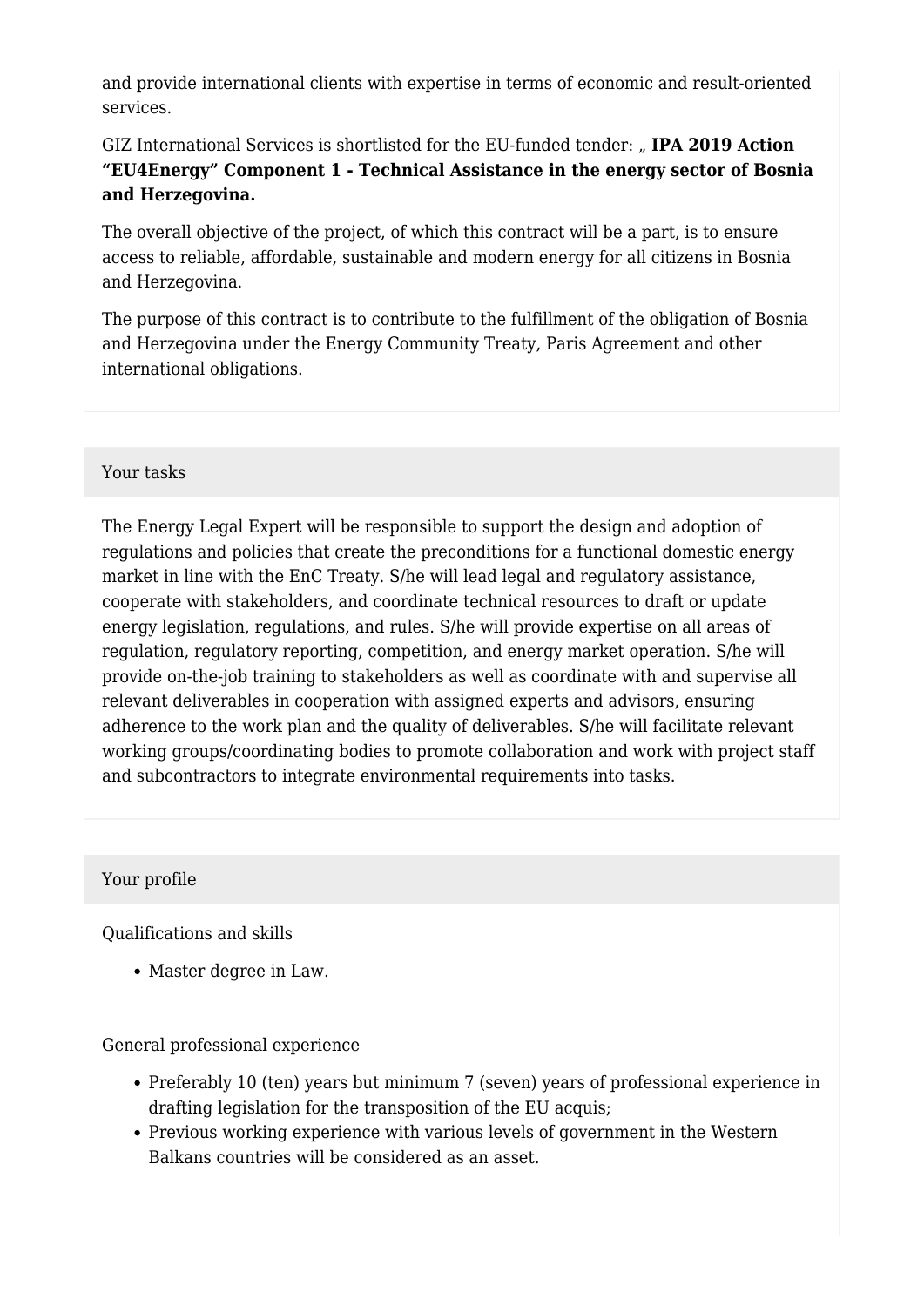Specific professional experience

- Preferably 7 (seven) years but minimum 5 (five) years of experience in drafting legislation in one of the following three fields: (i) electricity and natural gas markets or (ii) energy related environmental and climate issues, including energy transition or (iii) energy efficiency and renewable energy sources;
- Experience as legal expert in at least one project related with providing technical assistance to the competent authorities in transposition of EU Energy and/or Environment acquis in the Western Balkans will be considered as an asset.

## Location information

Primary location of the project is Sarajevo, however some experts are expected to work in Banja Luka, Mostar and Brčko. Study visits/trainings abroad may be foreseen. The experts will be expected to spend 90% of the allocated time in the country of operation. Any work that will be required outside the country of operation will require approval, on a case by case basis, by the Programme Manager.

## **Start date & period of implementation**

The intended start date is September 2022 and the period of implementation of the contract will be 36 months from this date (for a minimum of 220 days).

## **Notes**

Please understand that we can accept and process applications **in principle only**, via our E-recruiting system. Following the confirmation of your successful application, kindly check your spam / junk mail folder on a regular basis, since some providers classify emails from our recruiting system as spam.

GIZ would like to increase the proportion of employees with disabilities, both in Germany and abroad. Applications from persons with disabilities are most welcome.

Please send us an updated CV in EuropeAid format in English.

## Our benefits

Everyone has the same opportunities in our company, regardless of gender, nationality, religion, sexual orientation or physical disability. We recruit based on specialist expertise and social skills. Transparency and fair opportunities for career advancement are just as much a matter of course for us as gender not being a barrier to taking up a management position., We are a provider of international cooperation services for sustainable